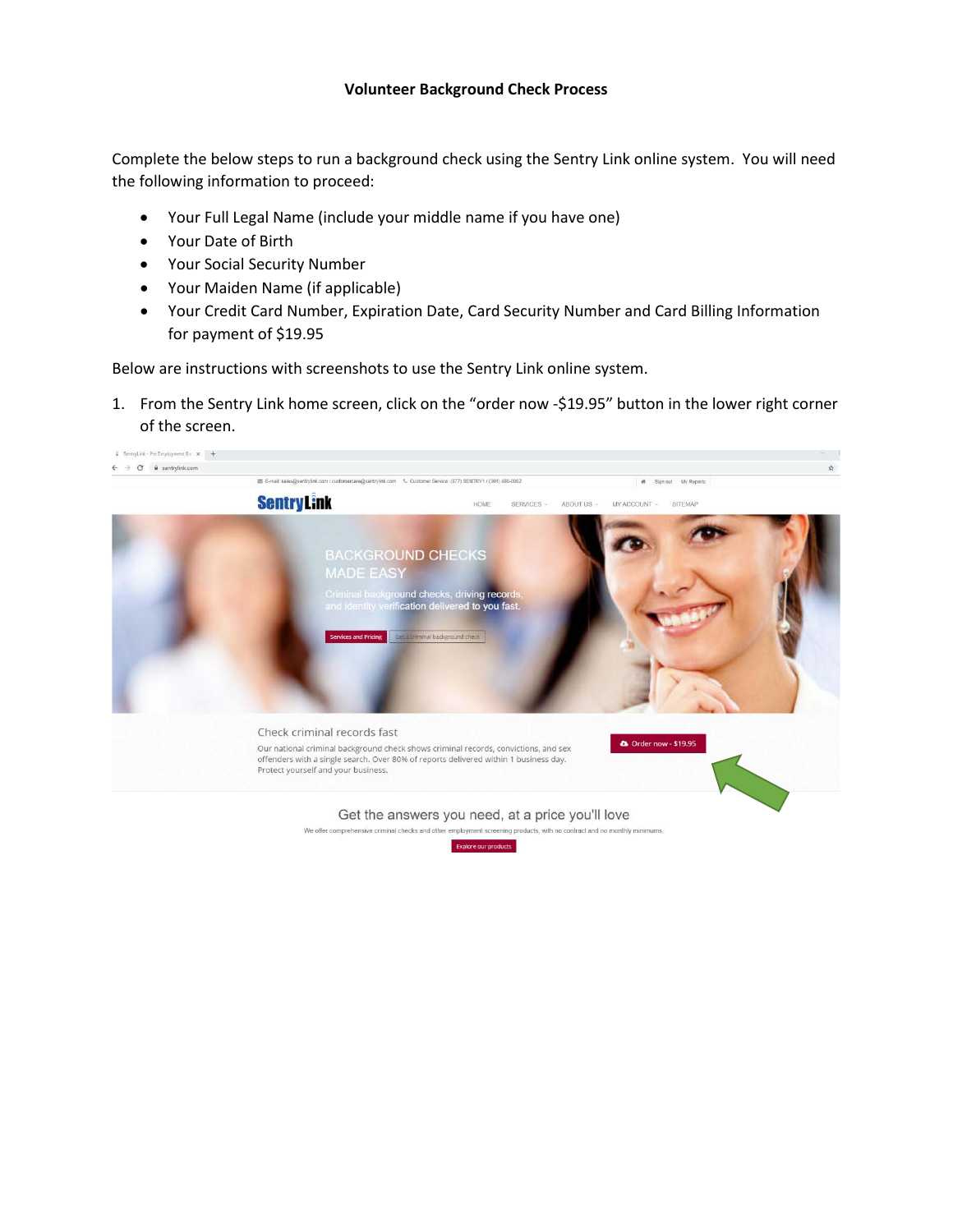2. At the next screen, complete the requested fields located on the right side of the screen where it says, "start your search now". Once complete, click the "order now" button at the bottom.

|                                                                                                                                                                                                                                                                                                                                                                                                                                                                                                                        | Sign out My Reports                                                                                                                                             |
|------------------------------------------------------------------------------------------------------------------------------------------------------------------------------------------------------------------------------------------------------------------------------------------------------------------------------------------------------------------------------------------------------------------------------------------------------------------------------------------------------------------------|-----------------------------------------------------------------------------------------------------------------------------------------------------------------|
| <b>SentryLink</b><br>HOME<br>SERVICES v                                                                                                                                                                                                                                                                                                                                                                                                                                                                                | ABOUT US v<br>MY ACCOUNT<br><b>SITEMAP</b>                                                                                                                      |
| NATIONAL CRIMINAL BACKGROUND CHECK                                                                                                                                                                                                                                                                                                                                                                                                                                                                                     | minal Background Check<br>Services Na                                                                                                                           |
| Our National Criminal Background Check and Sex Offender Check is a comprehensive criminal check showing felonies,<br>misdemeanors, sex offenses and more at the state and county level. We also include results from OFAC, OIG, and terrorist<br>watchlists. Please see Coverage for details about the data provided.<br>With our connections to the nation's most powerful court systems, we provide fast results. Companies rely on us every day to keep<br>them informed and safe. See the power of what we can do. | Start your search now.<br>First name*                                                                                                                           |
| \$19.95<br>View a sample report<br>Report prices are per person.                                                                                                                                                                                                                                                                                                                                                                                                                                                       | Middle name<br>more info                                                                                                                                        |
| Experienced customer service representatives are available to assist you by phone or e-mail.<br>We have the fastest ordering process, especially if you need to run a large number of background checks at once. Volume<br>pricing, billing options, and batch processing are available.<br>We provide instant results for most applicants and 80% within 1 business day, allowing you to get new employees working                                                                                                    | This individual has no legal middle name.<br>Don't know the middle name? Use our social<br>security trace first.<br>Last name*                                  |
| quickly. Learn more<br>Reports are available in professional, tamper-resistant Adobe PDF format. Easy to print and send. Download copies, a<br>searchable online archive, and receipts for expense purposes are included free.                                                                                                                                                                                                                                                                                         | Date of birth *<br>MM/DD/YYYY                                                                                                                                   |
| Our background checks are FCRA compliant for employment screening and tenant screening.<br>For employment screening, we mail the initial consumer notification letter at no additional cost to you. (Please note this is not a<br>substitute for your pre-adverse notification requirements. For more information see frequently asked questions about our<br>background checks or consult with your legal counsel.)                                                                                                   | Social security number                                                                                                                                          |
| We are a proud member of the National Association of Professional Background Screeners.                                                                                                                                                                                                                                                                                                                                                                                                                                | Maiden name (optional)                                                                                                                                          |
| <b>Background Check Resources</b><br>For more detailed information on our criminal background checks, please visit our background check resource center. It gives<br>helpful tips on starting a successful employment screening program, including an employee background check release form and<br>information on FCRA regulations.                                                                                                                                                                                   | (Optional) if you are an employer, and would<br>like us to send a copy of the completed report to<br>your applicant, please check this box.<br><b>Order now</b> |

3. The next screen you will need to set up a new user profile. Click on "register" and complete the registration (you will need to provide your email address and create a password). There is no screenshot for registering since it is self-explanatory.

|                    | E-mail: sales@sentrylink.com / customercare@sentrylink.com \ Customer Service: (877) SENTRY1 / (301) 486-0862                                                                    |             |                               |                                                       | 聋 | Sign in   | Register | My Reports     |  |
|--------------------|----------------------------------------------------------------------------------------------------------------------------------------------------------------------------------|-------------|-------------------------------|-------------------------------------------------------|---|-----------|----------|----------------|--|
| <b>Sentry Link</b> | Returning user                                                                                                                                                                   | <b>HOME</b> | SERVICES ~<br>New user        | ABOUT US                                              |   | ACCOUNT ~ |          | <b>SITEMAP</b> |  |
|                    | Username (your e-mail address)<br>Password<br>I'm not a robot<br>reCAPTCHA<br>Privacy - Terms<br>Sign in<br>Forgot your password?<br>Click here and we will help you recover it. |             | the button below.<br>Register | First time using our service? Get started by clicking |   |           |          |                |  |

If you have any difficulty creating or accessing your account, please contact us by e-mail or phone.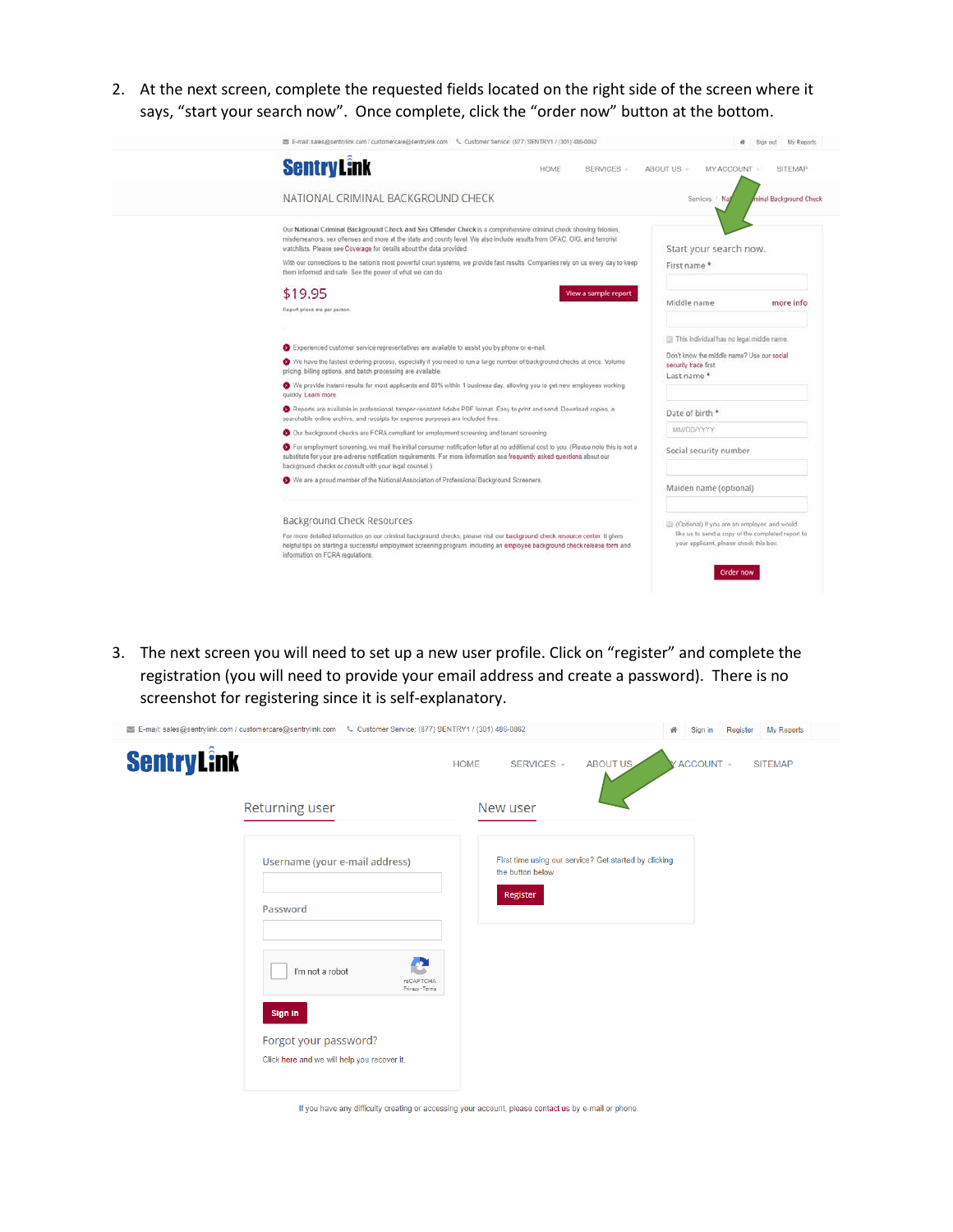- 4. At the next screen you will enter your payment information, reason for background check and respond to the User Agreement and Terms of Service. Once complete, click "Order my report" Below is some helpful information you will need:
	- You do not need to enter anything for "billing reference"
	- Reason for running this report box, in the drop down, select "volunteer screening"
	- State in which report will be used, select "AZ"
	- You will need to read & acknowledge the User Agreement and Terms of Service

| <b>SentryLink</b>                                                                                                                                                                                | HOME                         | SERVICES -<br>ABOUT US -                                                                                                                                                                                                                                                                                                                                                                                                                                                                                       |                                                       | MY ACCOUNT -<br>SITEMAP                                                        |   |  |  |
|--------------------------------------------------------------------------------------------------------------------------------------------------------------------------------------------------|------------------------------|----------------------------------------------------------------------------------------------------------------------------------------------------------------------------------------------------------------------------------------------------------------------------------------------------------------------------------------------------------------------------------------------------------------------------------------------------------------------------------------------------------------|-------------------------------------------------------|--------------------------------------------------------------------------------|---|--|--|
| Confirm order                                                                                                                                                                                    |                              |                                                                                                                                                                                                                                                                                                                                                                                                                                                                                                                |                                                       |                                                                                |   |  |  |
| Item                                                                                                                                                                                             | Price                        | Credit card number<br>0000<br>08                                                                                                                                                                                                                                                                                                                                                                                                                                                                               |                                                       | Expiration<br>$\bullet$ .<br>×                                                 |   |  |  |
| National Criminal and Offense Report for John P Doe, born 01/01/1900,<br>2.51995                                                                                                                 |                              | 21                                                                                                                                                                                                                                                                                                                                                                                                                                                                                                             |                                                       |                                                                                |   |  |  |
| <b>SSN 000000000</b><br>Please double-check your order, as we cannot issue refunds due to user error. If you need to                                                                             |                              | Card security code                                                                                                                                                                                                                                                                                                                                                                                                                                                                                             | Where is the card security code?                      |                                                                                |   |  |  |
| change it, click horo-                                                                                                                                                                           | First name                   |                                                                                                                                                                                                                                                                                                                                                                                                                                                                                                                | Last name                                             |                                                                                |   |  |  |
| In most cases we are able to product instant results. If we need to verify potential criminal<br>records, your results will usually be available in 0-3 business days. You will receive an email |                              | First name on credit card                                                                                                                                                                                                                                                                                                                                                                                                                                                                                      |                                                       | Last name on credit card                                                       |   |  |  |
| informing you that your report is ready to view.                                                                                                                                                 | Address 1                    |                                                                                                                                                                                                                                                                                                                                                                                                                                                                                                                |                                                       |                                                                                |   |  |  |
|                                                                                                                                                                                                  |                              | Street address on credit card statement                                                                                                                                                                                                                                                                                                                                                                                                                                                                        |                                                       |                                                                                |   |  |  |
|                                                                                                                                                                                                  |                              | Address 2 (optional)                                                                                                                                                                                                                                                                                                                                                                                                                                                                                           |                                                       |                                                                                |   |  |  |
|                                                                                                                                                                                                  |                              |                                                                                                                                                                                                                                                                                                                                                                                                                                                                                                                |                                                       |                                                                                |   |  |  |
|                                                                                                                                                                                                  | City                         |                                                                                                                                                                                                                                                                                                                                                                                                                                                                                                                | State                                                 | Zip                                                                            |   |  |  |
|                                                                                                                                                                                                  |                              | City on credit card statement                                                                                                                                                                                                                                                                                                                                                                                                                                                                                  | AZ.                                                   | 5-digit zip.                                                                   |   |  |  |
|                                                                                                                                                                                                  |                              | Billing reference (optional)                                                                                                                                                                                                                                                                                                                                                                                                                                                                                   | internal purpose.                                     | The billing reference can be used track<br>reports by office or branch, or any |   |  |  |
|                                                                                                                                                                                                  | Phone                        | ask for a phone number. We will never share this information with any outside<br>party or use it for marketing purposes.                                                                                                                                                                                                                                                                                                                                                                                       |                                                       |                                                                                |   |  |  |
|                                                                                                                                                                                                  |                              |                                                                                                                                                                                                                                                                                                                                                                                                                                                                                                                | Please choose the reason you are running this report. |                                                                                |   |  |  |
|                                                                                                                                                                                                  | your reason.<br>your reason. | If an employer landlord, or anyone else sent you here to get your own report, or<br>you wish to know what they would see about you, please choose "Self-check" as<br>you wish to know what they would see about you, please choose "Self-check" as<br>If you are an employer or landlord, failure to accurately state the purpose for which<br>you have ordered this report can have legal consequences. False answers are<br>grounds for immediate termination of your account with SentryLink, and may place |                                                       |                                                                                |   |  |  |
|                                                                                                                                                                                                  |                              | you at risk of lawsuits by applicants.                                                                                                                                                                                                                                                                                                                                                                                                                                                                         |                                                       |                                                                                |   |  |  |
|                                                                                                                                                                                                  |                              | Volunteer screening<br>Please tell us the state in which this report will be used.<br>. If this report will be used for employment, please select the state in which<br>the job is located.<br>. Otherwise, please select the state in which the applicant currently lives.                                                                                                                                                                                                                                    |                                                       |                                                                                | ٠ |  |  |
|                                                                                                                                                                                                  |                              | State in which report will be used                                                                                                                                                                                                                                                                                                                                                                                                                                                                             |                                                       |                                                                                |   |  |  |
|                                                                                                                                                                                                  | AZ                           |                                                                                                                                                                                                                                                                                                                                                                                                                                                                                                                |                                                       |                                                                                | ٠ |  |  |
|                                                                                                                                                                                                  |                              | Please read through our User Agreement and Terms of Service below, then check<br>the box indicating you will comply. If you need a copy of a background check<br>release form, or have any questions about the rules regarding background<br>screening, we encourage you to visit our Background Check Resource Center.                                                                                                                                                                                        |                                                       |                                                                                |   |  |  |
|                                                                                                                                                                                                  |                              | <b>User Agreement and Terms of Service</b>                                                                                                                                                                                                                                                                                                                                                                                                                                                                     |                                                       |                                                                                |   |  |  |
|                                                                                                                                                                                                  |                              | SentryLink LLC shall be known as "The Site" in this agreement. In<br>order to access any of the data that The Site provides, users must<br>agree to all of the following terms and conditions.                                                                                                                                                                                                                                                                                                                 |                                                       |                                                                                |   |  |  |
|                                                                                                                                                                                                  |                              | 1 The information renorted by The Site constitutes nersonal.                                                                                                                                                                                                                                                                                                                                                                                                                                                   |                                                       |                                                                                |   |  |  |
|                                                                                                                                                                                                  |                              | [[] I have read the entire User Agreement and Terms of Service shown above, and<br>agree to all the terms and make all certifications required within it.                                                                                                                                                                                                                                                                                                                                                      |                                                       |                                                                                |   |  |  |
|                                                                                                                                                                                                  |                              | While many reports are instant, I understand that my results may<br>available instantly.<br>More information on turnaround times                                                                                                                                                                                                                                                                                                                                                                               |                                                       |                                                                                |   |  |  |